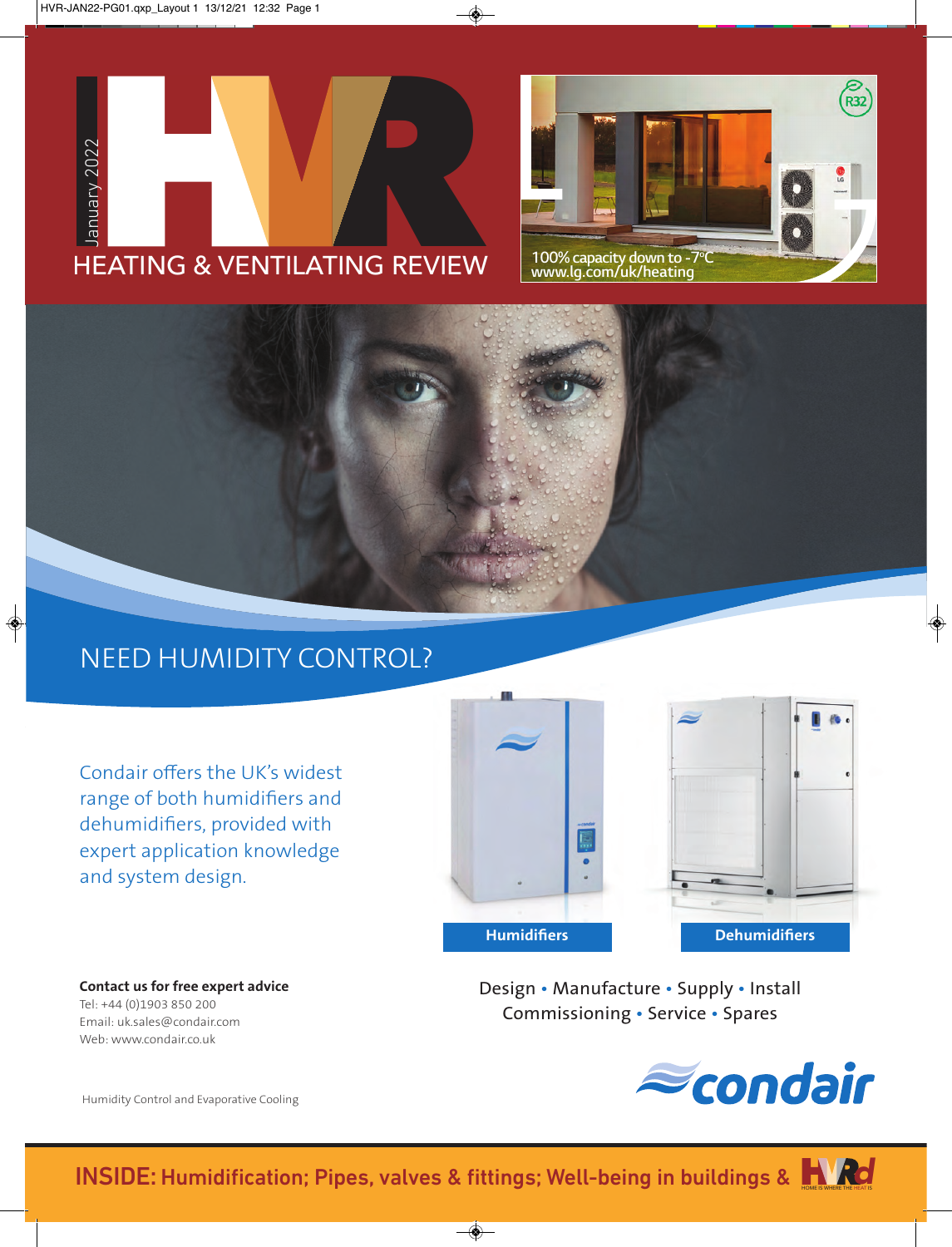#### Humidification

# Consider humidity when ventilating this winter



Tony Fleming, head of sales cluster Northern Europe at Condair, highlights the need to consider humidity control when turning up the ventilation this winter

The need for increased levels of ventilation<br>in public buildings is widely accepted as<br>a positive mitigation strategy in the fight in public buildings is widely accepted as a positive mitigation strategy in the fight against airborne viral transmission. Increasing ventilation physically removes more pollutants from the air. This is particularly relevant in the winter, when buildings become more tightly sealed and people gather indoors, heightening the risk of person-to-person, airborne cross-infection.

However, without proactive humidification of heated indoor environments, increasing ventilation will create significantly drier buildings that might be protecting us in one way but harming us in another. Breathing dry air below 40%RH will dry our nose and throat, leading to a greater susceptibility to respiratory infection. So although ventilation may be removing pollutants, the drier indoor atmosphere it creates could also be degrading our natural immune system.

#### A dry winter?

The thought that increased ventilation during the damp winter months will dry an indoor environment seems counter intuitive. The winter is often thought of as being very damp. So how does bringing more damp winter air inside create a dry environment? The answer to this lies in the fact that cold air can hold very little moisture. The warmer it becomes, the more water it can hold. So although the cold

winter air has a high relative humidity when outside, it physically contains very little water. As soon as that winter air is brought into a building and heated, its relative humidity drops as its ability to hold moisture increases.

To put this into perspective, an average January outdoor condition is 5°C and 85%RH. When this winter air is brought into a building and heated to 21°C, without any moisture being added, physics dictates that the indoor relative humidity will be just 28%RH. Some routine activities will increase a building's humidity level, such as washing, cooking and even people breathing. This naturally increases the indoor humidity level above this calculated nominal level. However, the greater the ventilation rate, the faster this ambient moisture is extracted and replaced with dry outside air, resulting in the indoor air more closely aligning with the nominal level of 28%RH.

Even for buildings that have humidification systems, increased ventilation may mean reduced indoor humidity. Most humidifiers are sized to offer just enough moisture to an area to meet the required humidity level, given the existing ventilation rates of the building. This keeps the cost of the humidifier to a minimum, whilst also providing adequate humidity, given the building's HVAC design. If this design changes, with increased ventilation rates, the humidification system might be undersized.

For instance, if a building increases its ventilation rate from 5% fresh air intake and 95% recirculating, to 10% fresh air and 90% recirculating, then the humidification system would need to deliver 100% more moisture to maintain the same indoor humidity. Very few humidification systems are designed with 100% additional capacity, so most would not be able to meet the same indoor humidity level, during the coldest winter periods, with this seemingly small increase in ventilation.

#### Effects of low humidity

Science has shown three reasons why maintaining indoor humidity above 40%RH protects our respiratory health. Firstly, airborne viruses fall out of the atmosphere more rapidly. Secondly some viruses, like the flu, survive for less time in this humidity range. And lastly, mucous membranes in the nose and throat are more effective at capturing

**10** January 2022 **DOWNLOAD THE HVR APP NOW**